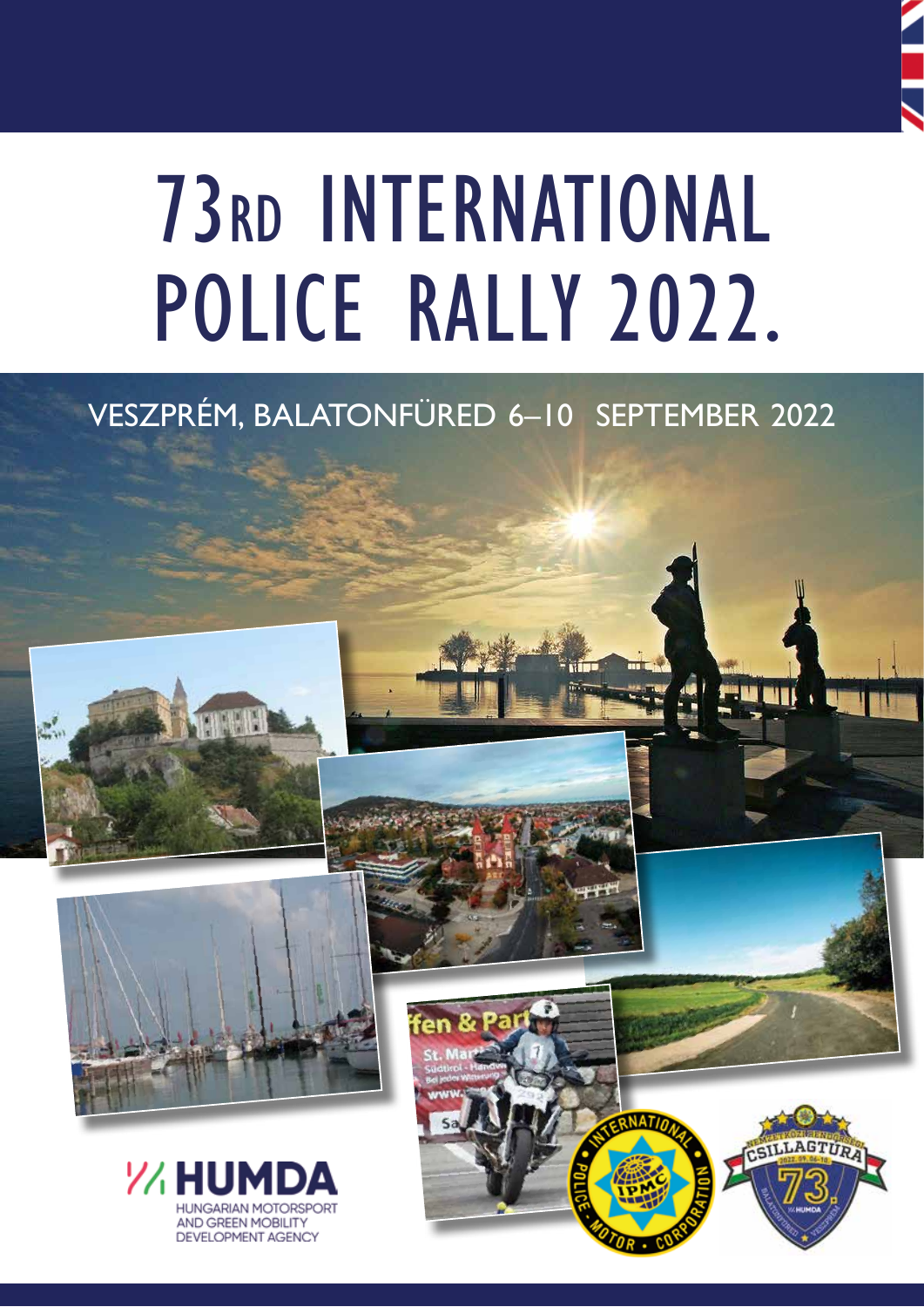### *Dear Participants!*

*Roundly 30 years have passed since Hungary had organised an International Police Rally in Budapest in 1992 for the first time, after its admission to the INTERNATIONAL POLICE MOTOR CORPORATION in 1991. Subsequently, we were honoured on two occasions to be the hosts of this prestigious event – in 1999, also in Budapest and in 2010 in Debrecen.*

*It fills me with pride that Hungary is to organize the 73rd IPMC Rally from the 6th of September to the 10th of September 2022.*

*On this occasion, the venue of the Rally is even more spectacular than the previous ones.*

*Veszprém and Balatonfüred – the host cities are located in one of the most beautiful regions of Hungary, and not only that – it is this very region, Veszprém-Balaton that will be designated as the 'Cultural Capital of Europe 2023' thanks to its rich history, geographic location and its touristic attractions.*

*As the CEO of HUMDA Hungarian Motorsport and Green Mobility Development Agency – which assumed the organization of the 73rd IPMC Rally, I can assure you that we will make every effort to provide a worthy compensation for the IPMC Rallies that had to be postponed in 2020 and 2021.*

*The members of the Hungarian team reported about an honouring and warm welcome, unforgettable memories subsequent to the past meetings and competitions. Our mission is to allow for each participant of the 73rd IPMC Rally to bid farewell to us with the same impressions!*

*Let me thank Interior Minister Dr. Sándor PINTÉR, State Secretary for Internal Security of the Ministry of Interior Károly PAPP, Retired Lieutenant General Dr. József HATALA, the President of the National Crime Prevention Council and the President of the Hungarian Autoclub, as well as Mr. Gyula Porga and Dr. István Bóka mayors, for giving assurance of their highest support in organizing this competition in Hungary.*

*I thank the Presidency of IPMC for the honouring opportunity and their trust vested in us, concurrently I would like to take the opportunity to thank the indispensable work of all of our Police officers, their service and their effective work in the sphere of crime prevention and their striving for the development of traffic culture and transport safety.*

> *Sincerely yours, Balázs Weingartner*

# WELCOME

# **CONTENTS**

# Welcome

Presentation of optional programs

Program catalogue **8**

Call for entries











BALÁZS WEINGARTNER President-CEO HUMDA Hungarian Motorsport and Green Mobility Development Agency

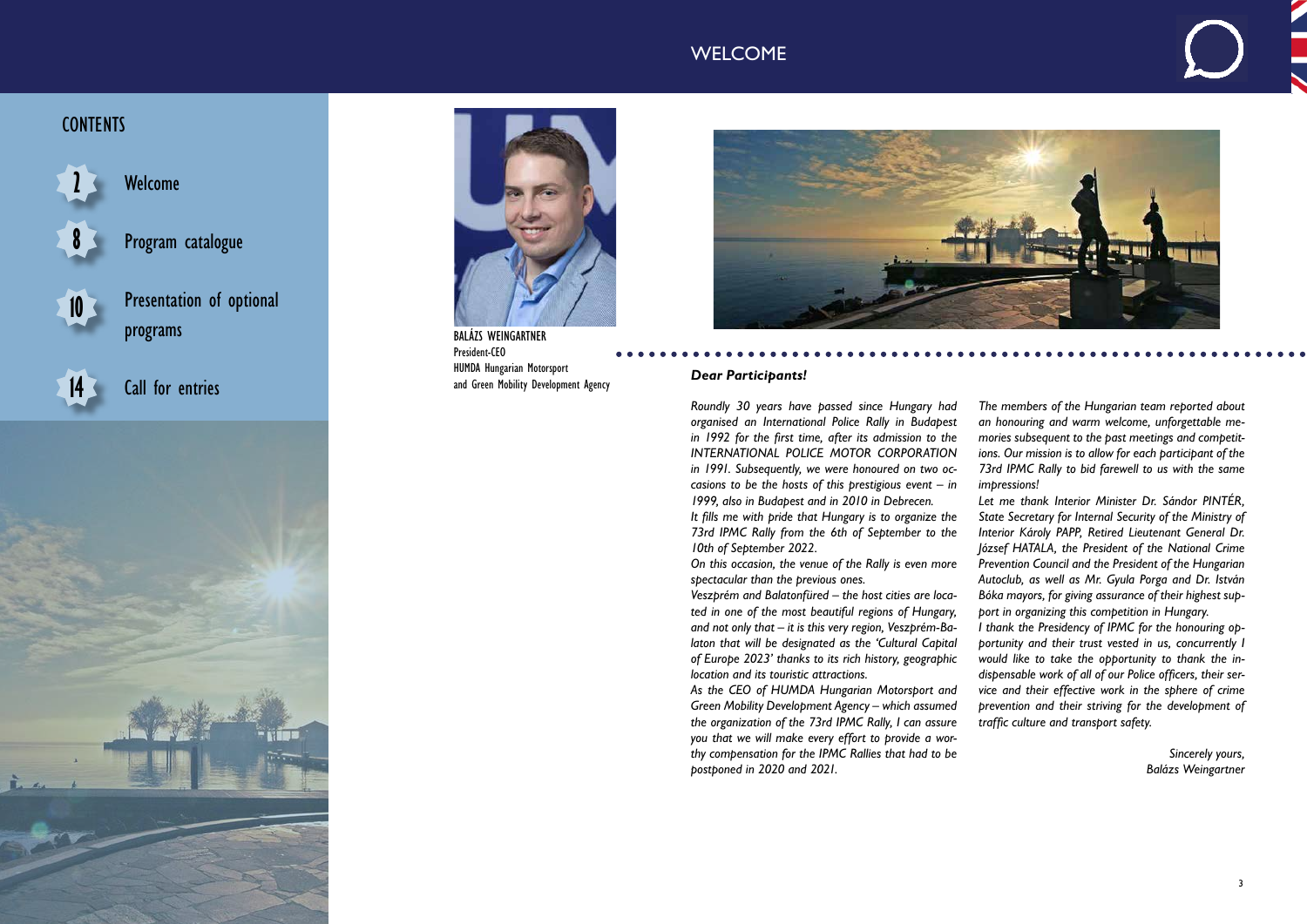*They too, work at full throttle for the success of the Police Rally.*

*In the meantime, we may launch the first point-scoring races at the 9th IPMC European Championship. For the first time in the course of this series, the point-scoring race of the sub-25 age group that is the "Junior" age class will debut at the airport located in the vicinity of Veszprém.*

*I could ascertain while visiting the venues that everyone involved is putting their heart and soul into the work.*

*I do hope that the IPMC Family will feel gratitude for these efforts and that many rally-participants will enjoy the ride to Lake Balaton.*

*I can hardly wait to meet you again in September!*

*Thomas Meier*

### *Dear Tour Participants!*

*The 73rd International Police Rally leads us to one of the most beautiful holiday resorts of Hungary, Lake Balaton – this being the first occasion for us to visit the 'Hungarian Sea'.*

*It was not possible to organize the Police Rally due to the corona virus pandemic, thus we are very thankful for the organizers, HRE Budapest and HUMDA and also for the representatives of Veszprém and Balatonfüred that they organize this event. This is a very brave decision.*

*The organizers have developed varied and interesting programmes, including the so called "Poker Run". In 2023, Veszprém will be the Cultural Capital of Europe. Even in 2022 we may take part in several cultural events. Balatonfüred is located on the northern shore of Lake Balaton, a city well-known for its mineral springs and modern touristic infrastructure.*



THOMAS MEIER President – IPMC



DR. JÓZSEF HATALA President Hungarian Autoclub

### *Dear Participants!*

*Should I have some time available for this purpose I may compile a list about my functions that I could fulfil because I could add my experience and enthusiasm to my interest in a certain professional field. My activities carried out within the framework of 'Hungária Rendőregylet' Police Association – which is associated to INTERNATIONAL POLICE MOTOR CORPORATION (IPMC) was also characterized by this. Just as I did then, I deem the values incorporated by them important; and what's more these have gained value in my eyes from a new aspect.*

*I've been managing the implementation of the National Crime Prevention Strategy as the president of the National Crime Prevention Council for almost a decade now, bringing it to success required from me a new vision, one that does not rely solely on the transfer of readily available information. Well operating communities are important constituents of this. Although digital development brought us blessings, it has also made us separated from each other, irrespective of age class. This is particularly dangerous for young people, as this phenomenon increases their chances of becoming perpetrators or victims almost imperceptibly.*

*Organizations that teach us how to master horse power, teach us how to bring responsible decisions, help us to participate in transport in a more liable manner – this is something I hold in high esteem. If they also pay attention to developing communities, I appreciate that in terms of crime prevention. Thus I have always been happy to support, and will continue to support, the organization of meetings of international peer organisations that represent these values at an even higher level. I did this both as an official and as a national Police leader as well.*

*Hungary has hosted the event on three occasions since 1992, which meant a significant challenge, but we were able to show our respect to the goals of the organization by staging memorable events. I believe that this has also contributed to the fact that the international representation turns to us with trust again and honours us by assigning to us the organization of the 73rd. IPMC Rally, the organization of which was assumed by HUMDA Hungarian Motorsport and Green Mobility Development Agency on this occasion, whose aspirations are identical in many respects with the above described values.*

# WELCOME

*I wish them success in their organisational work, as it will mean that participants will gather not only experience but also make friends and shared experiences that will connect them years later and beyond our borders. Their dedication to work aimed at safety will be strengthened – may it be about traffic or other walks of life.*

*Let me wish fruitful and safe competition for all participants and memories to cherish!*

> *Sincerely yours, Dr. József Hatala*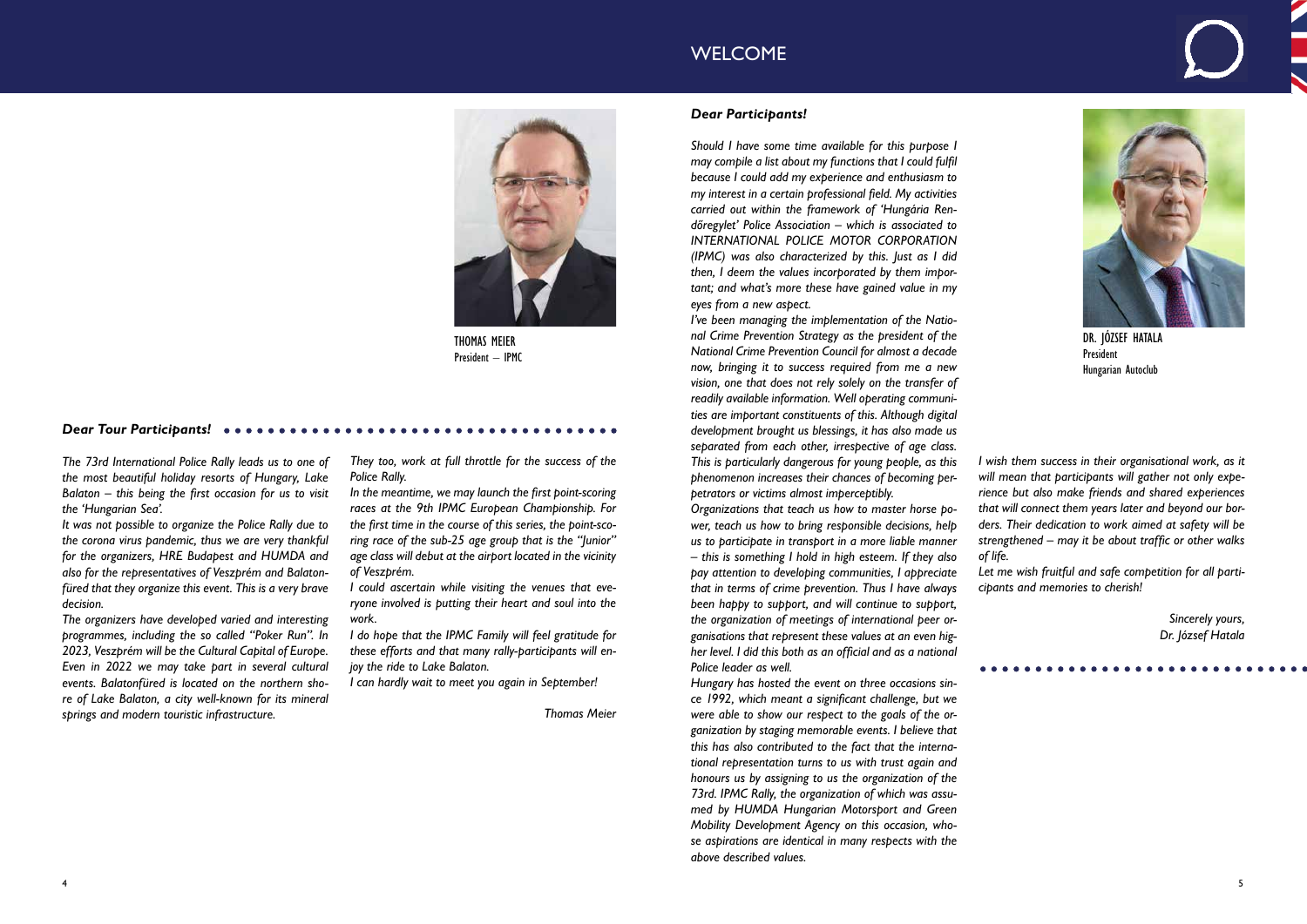

GYULA PORGA Mayor – Veszprém



DR. ISTVÁN BÓKA Mayor of Balatonfüred

### *Dear Participants! Dear Guests!*

*We are honoured to welcome the participants of the 73rd IPMC Rally in Veszprém, the city of queens. Soon, we will assume the title of Cultural Capital of Europe 2023, which inspires us to present Hungarian culture and the traditions of Veszprém to all our guests. We hope that our guests will see for themselves that we are worthy of the title and that Veszprém is one of the most beautiful Hungarian towns.*

*Veszprém looks with great anticipation towards the Police Rally that will bring our countries and cultures closer again.*

*This special event that boasts of long-time tradition extends far beyond the noble competition and friendship of the Police officers: it has become a strong bond between our nations and it builds communities.*

*The compelling one thousand year old Veszprém awaits the competitors of the Police Rally to be held in 2022 in a wonderful natural environment. Embraced by the Bakony mountain range and Lake Balaton we await our guests with a plethora of spectacles. We hope that by showcasing the legendary traditional Hungarian hospitality we will be able to make these eventful days memorable for all of us.*

*I wish to all our participants a great, challenging and fruitful 73rd IPMC Rally and accident-free competition! Please, keep fond memories of Veszprém, the lovely scenery of Bakony mountain range and Balaton and the local people who wait for your return to our city as true friends would!*

> *Sincerely yours, Gyula Porga*

# WELCOME

### *Honourable Ladies and Gentlemen, dear Participants!*

*We deem it a great honour that IPMC – International Police Motor Corporation – organizes the 73rd IPMC Rally in our city and in this region and to be able to welcome you in our circles as guests! We hope you will feel like at home in Balatonfüred, that had its 50th Jubilee last year as a city, the cultural port of the 'Hungarian Sea'!*



*Our town that has been a favourite meeting point for progressive politicians and artists since the 1800s is popular not only due to the flourishing social life and the marvellous sight of the lake and its acid and mineral waters that are well-known abroad as well, but also because of its geographic location and climate that provide various active program opportunities to its guests.*

*In addition to water sports fans, not only cyclists and hikers but also motor sports enthusiasts can find opportunities to engage in their hobbies.*

*The Balaton-uplands – with special regard to our home that gained the title of the International City of Grape And Wine in 1987 – is the centre of gastronomic life. I sincerely hope that you will be able to explore the local culinary offerings as well!*

*Honourable Ladies and Gentlemen, dear Guests! We thank you for choosing the region of Veszprém-Balaton and the current Cultural Capital of Europe as the destination of your common journey! Until our meeting, we wish you safe and accident-free journey and pleasant weather!*

> *With kind regards, Dr. István Bóka*

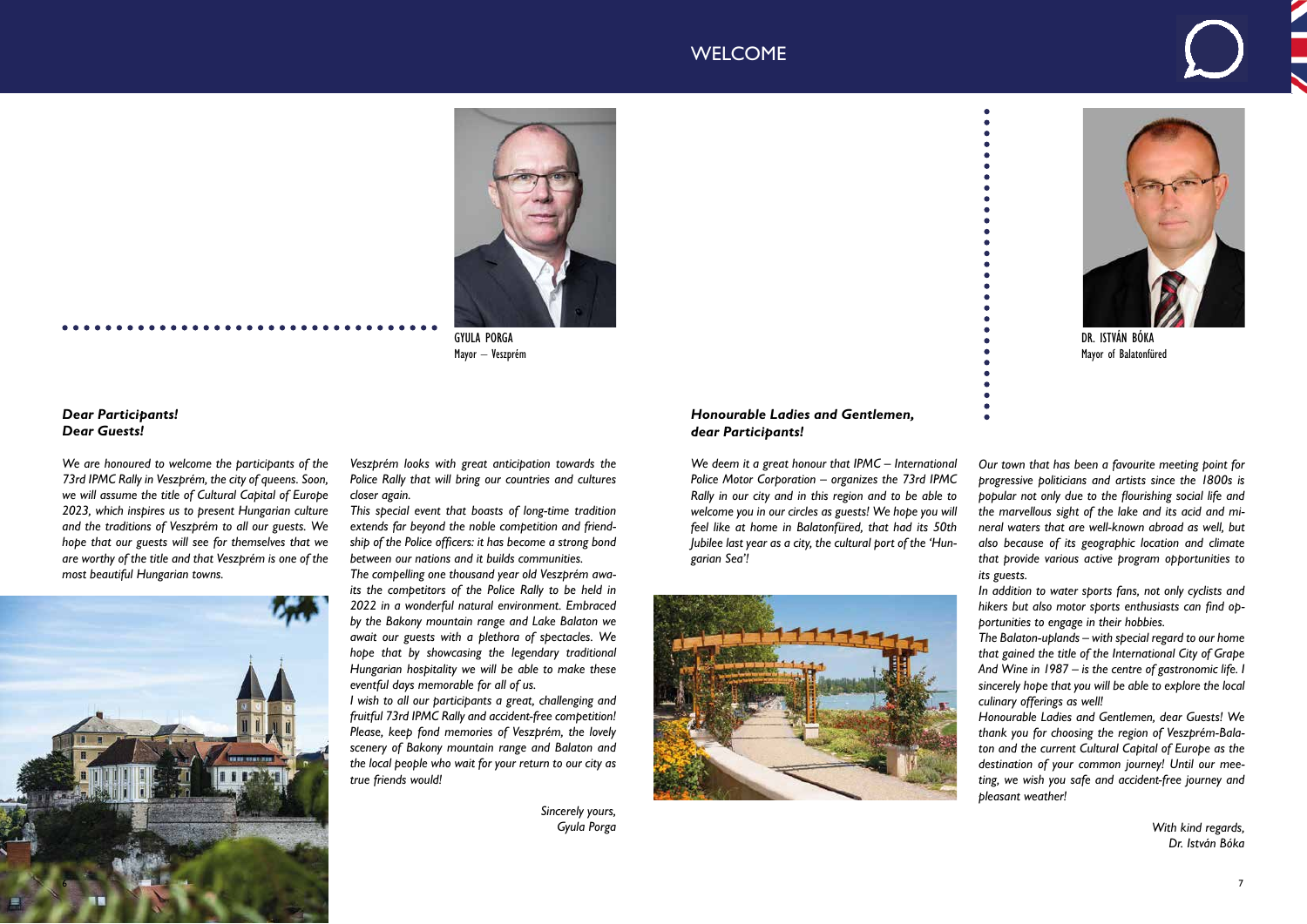### Event venues:

Veszprém Aréna Sportés Rendezvénycsarnok events hall: 8200 Veszprém, Külső-Kádártai út 5. Balaton Szabadidő- és Konferenciaközpont Hangvilla Multifunkcionális Közösségi Tér 

events and conference centre: 8230 Balatonfüred, Horváth Mihály utca 64.

community centre: 8200 Veszprém, Brusznyai Árpád utca 2. The airport of Szentkirályszabadja: 8192 Hajmáskér, outside the city limits, topographical No. 08/3 Coordinates: 47°04'52N 17°57'59E

https://goo.gl/maps/J2JmYbw9sT2BAPpy6

# PROGRAM CATALOGUE

|                 |                                                                                            | . DAY • 06 SEPTEMBER 2022 • TUESDAY • 2. DAY • 07 SEPTEMBER 2022 • WEDNESDAY                              |                 | DAY • 08 SEPTEMBER 2022 • THURSDAY • 5. DAY • 10 SEPTEMBER 2022 • SATURDAY   |                                    |                                                                                        |
|-----------------|--------------------------------------------------------------------------------------------|-----------------------------------------------------------------------------------------------------------|-----------------|------------------------------------------------------------------------------|------------------------------------|----------------------------------------------------------------------------------------|
| $9:00 - 16:00$  | Arrival at the finish in Veszprém 8:00–17:00<br>- Veszprém Aréna Sports and<br>Events Hall | Organised motorcycle tour<br>Excursion by bus including<br>$9:00 - 17:00$<br>a cruise, visiting Veszprém, | $8:00 - 17:00$  | 73rd IPMC European<br>Championship $-$ the airport<br>of Szentkirályszabadja | $9:00 - 13:00$                     | <b>IPMC</b> Congress - Hangvilla<br>Multifunkcionális Közösségi Tér<br>community space |
| $16:00 - 17:00$ | Extended arrival at the finish<br>(with penalty points)                                    | <b>Balatonfüred and Tihany</b>                                                                            | $9:00 - 17:00$  | "Hungarikum" excursion featuring<br>items of the collection of Hunga-        | $14:00 - 14:30$<br>$15:30 - 16:00$ | March in Veszprém<br>March in Balatonfüred                                             |
| $19:00 - 24:00$ | Opening ceremony,                                                                          |                                                                                                           |                 | rian Values A visit to the Herend                                            | $19:00 - 24:00$                    | The closing gala and awards                                                            |
|                 | flag-raising, opening gala diner,<br>the assessment of the Rally $-$                       |                                                                                                           |                 | Porcelain Manufactory and<br>Museum, 'pálinka' (fruit brandy)                |                                    | ceremony of the 73rd IPMC<br>Rally - Veszprém Aréna Sport-                             |
|                 | Balaton Szabadidő- és<br>Konferenciaközpont                                                |                                                                                                           |                 | tasting at "Reneszánsz Badacsonyi<br>Pálinkaház" an exhibition house         |                                    | és Rendezvénycsarnok events hall                                                       |
|                 | events and conference centre                                                               |                                                                                                           |                 | focused on distilling pálinka.                                               |                                    |                                                                                        |
|                 |                                                                                            |                                                                                                           |                 | 4. DAY . 09 SEPTEMBER 2022 . FRIDAY                                          |                                    |                                                                                        |
|                 |                                                                                            |                                                                                                           | $08:00 - 18:00$ | <b>BE LIGHT - Poker RUN</b>                                                  |                                    |                                                                                        |
|                 |                                                                                            |                                                                                                           | $19:00 - 22:00$ | Wine Diner in Balatonfüred<br>at Koczor Winery                               |                                    |                                                                                        |

# 5. DAY • 10 SEPTEMBER 2022 • SATURDAY



The leadership of Veszprém city provides a 40% discount of the price of the entry tickets of the Veszprém Zoo on the day of arrival (06 September 2022 - valid only on this day) for the participants of the event. The discount may be resorted to upon the presentation of the participant card. Address: 8200 Veszprém, Kittenberger Kálmán u. 17. www.veszpzoo.hu

The leadership of Balatonfüred city provides a 10% discount of the price of the tickets to the cultural institutions of the city and of the ticket price of 'Kisfaludy Beach'. The discounts may be resorted to upon the presentation of the participant card.

(The optional programs will be launched if at least 30 participants apply. If the minimum number of applicants for a given programme is not reached, we will refund the registration fee to the account of the person who paid the fee.)

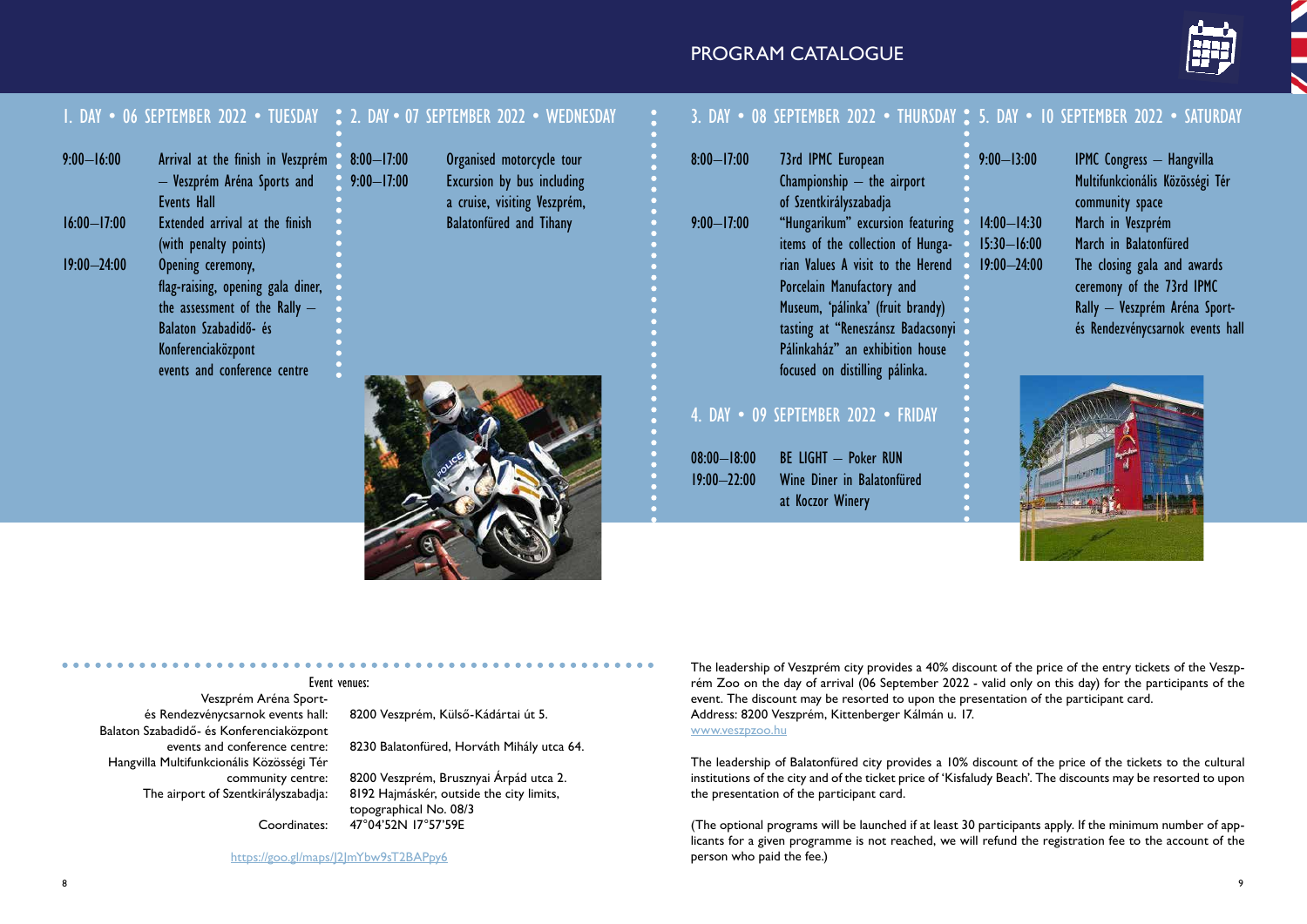# WEDNESDAY, 07 SEPTEMBER 2022

(The optional programs will be launched if at least 30 participants apply. If the minimum number of applicants for a given programme is not reached, we will refund the registration fee to the account of the person who paid the fee.)

# ORGANISED MOTORCYCLE TOUR

Gathering – Veszprém Aréna Sports and Events Hall<br>10:00–11:00 A short break at Pikoló A short break at Pikoló **O** 13:00–15:30 restaurant in Bakonybél A visit to the fortress tavern of Hotel Kapitány in Sümeg 13:00–13:50 Historical equestrian games Return – Balaton Szabadidő- és Konferencia- központ

### **A** short break at Pikoló restaurant **a**



 events and conference centre

The total distance of the motorcycle tour is 315 km.





**in B akonybél**

Coffee and refreshing beverages will be served.

### **A visit to the fortress tavern of Hotel Kapitány in Sümeg**

Menu: aperitif, scones, medieval-style soup, oven-roasted goose leg, whole-roasted pig, whole roast potatoes, cabbage salad, strudel, syrup and soda can be consumed during lunch.

During the feast valiant knights and ladies of the ma nor serve the guests, the meals will be consumed with bare hands – in accordance with traditions.



**Fortress tavern of Hotel Kapitány in Sümeg – Historic l equestri n g ames a a**

**8:30–9:00** Gathering – Veszprém Aréna Sports and Events Hall Walk in the fortress of Veszprém Walk in Tihany Lunch in Aszófő at "Nagyi kertje Teaház és Fogadó" tea house and tavern<br>15:00–16:00 Cruise to Balatonfüred Cruise to Balatonfüred Walk at Tagore promenade – Veszprém Aréna Sports and Events Hall



- 1. Goulash soup with home-made bread,
- plum dumplings + coffee, a glass of drink
- 2. "Cellar stew" with small pieces of pasta,
- home-made bread, + coffee/tea, pastry
- 3. Granny's sandwich with meat in breadcrumbs and a small portion of potato, + coffee/tea, pastry

A Spanish horse carousel will dazzle the parti cipants as the overture of the show. The graceful gallop of the Andalusian horses of the castle cap tain in sync with the music provide a unique sight and experience. The riders present a compelling show from the wide repertoire of the Spanish Equestrian School.

The Spanish Equestrian Carousel will be followed by the knightly tournament. The main elements of the show are inspired by the knightly tournaments known in the Middle Ages, so the show includes weapon demonstrations - archery, throwing batt le stars, battle axes and spear - on foot and on horseback, and jousting on horseback and on foot (with swords, shields, mace, etc.). The participants wear historical garments, the mood is intensified by a narrator and authentic music.



# EXCURSION BY BUS INCLUDING A CRUISE, VISITING VESZPRÉM, BALATONFÜRED AND TIHANY

| $8:30 - 9:00$              |
|----------------------------|
| $9:30 - 11:00$             |
| 12:00-13:00<br>13:30-14:30 |
|                            |

 $\bigcirc$   $\frac{16:00-17:00}{18:00}$ 

**Lunch in Aszófő at "Nagyi kertje Teaház és Fogadó" tea house and tavern**

Several menus are available:



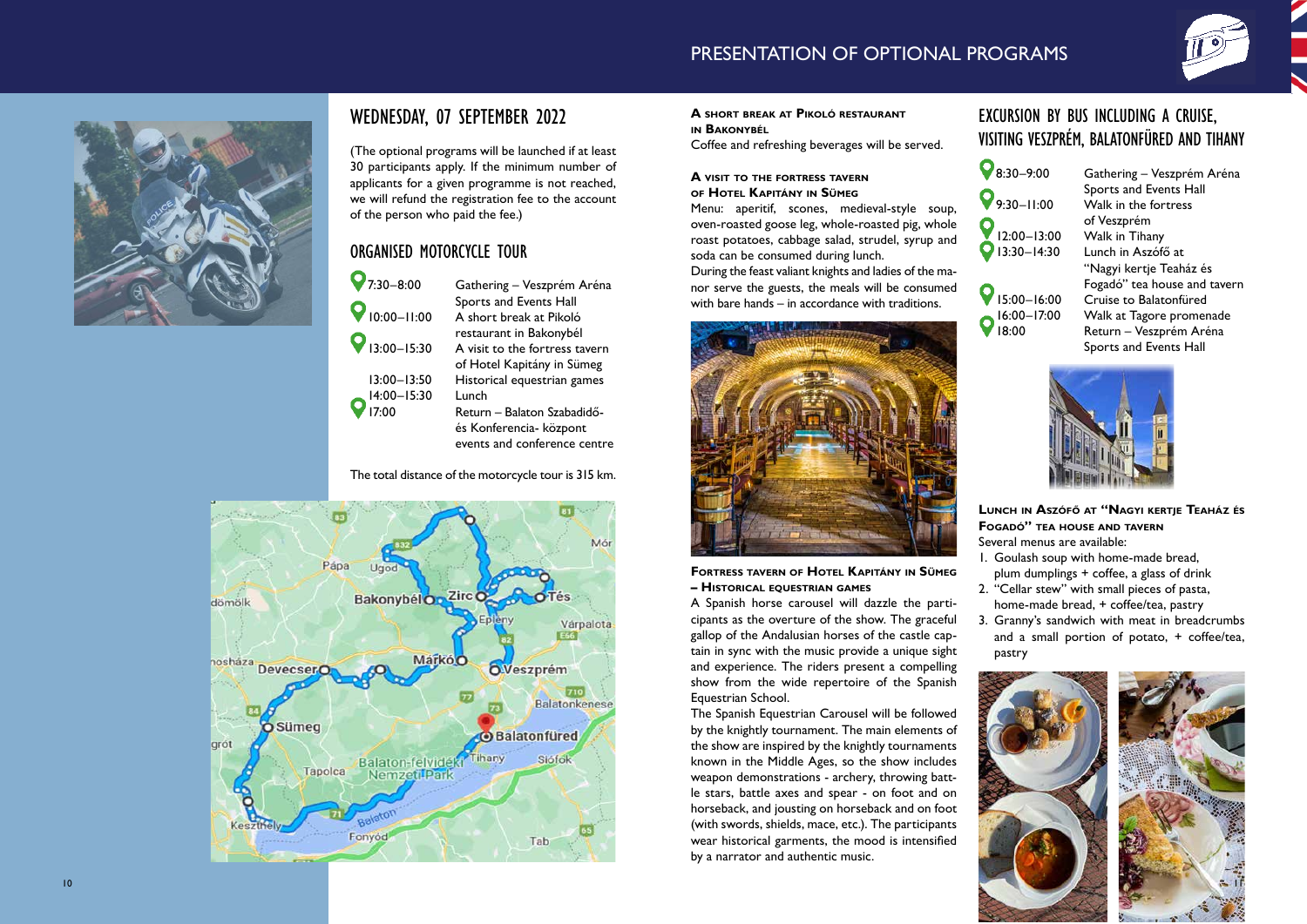# THURSDAY, 08 SEPTEMBER 2022

(The optional programs will be launched if at least 30 participants apply. If the minimum number of applicants for a given programme is not reached, we will refund the registration fee to the account of the person who paid the fee.)

### "HUNGARIKUM" EXCURSION FEATURING ITEMS OF THE COLLECTION OF HUNGARIAN VALUES A VISIT TO THE HEREND PORCELAIN MANUFACTORY AND MUSEUM, THEN 'PÁLINKA' (FRUIT BRANDY) TASTING AT "RENESZÁNSZ BADACSONYI PÁLINKAHÁZ" AN EXHIBITION HOUSE FOCUSED ON DISTILLING PÁLINKA.

| Gathering - Veszprém Aréna         |
|------------------------------------|
| Sports and Events Hall             |
| <b>Herend Porcelain</b>            |
| Manufactory and Museum             |
| Reneszánsz Badacsonyi              |
| Pálinkaház Fruit-Brandy            |
| <b>Distillery Exhibition House</b> |
| Short break in Aszófő at           |
| "Nagyi kertje Teaház és            |
| Fogadó" tea house and tavern       |
| Return - Veszprém Aréna            |
| Sports and Events Hall             |
|                                    |

**Herend Porcelain Manufactory and Museum** Porcelain was called "white gold" in the olden days, only privileged individuals could own porcelain objects – it was a status symbol. Ever since its establishment in 1826, Herend Porcelain Manufactory has preserved its tradition and manufactures its masterpieces in line with it, honouring the work of the great predecessors and keeping their spirit alive.

- salami plate, liver pâté, foreleg ham cake with horseradish, egg plate, cheese and tomato plate
- fresh vegetable plate, salted sticks, salted peanuts
- mineral water or coffee on demand

The working of the raw porcelain paste starting with the potting / moulding expert's work, then passing through the furnace until the last stroke of the painter is performed manually up until today in Herend. It is this process that results in valuable products conceived as part of the Hungarian Heritage, known and respected all over the globe.

### **Reneszánsz Badacsonyi Pálinkaház Fruit-Brandy Distillery Exhibition House**

Pálinka is a Hungarikum enjoying protection of provenance:

Only noble and wild fruits grown and produced in Hungary, grape and dry grapes- marc are allowed to be used in the distillation of pálinka.

Only grape marc and fruit distillations that have been mashed, steamed and matured in Hungary, preserving the flavour and aromas of the raw material, and bottled at an alcohol content of at least 37.5% can be designated as pálinka. No additional flavours, sweeteners or artificial colours were added into it (except for maturing in a barrel or on fruit bed).



### **Tasting of 12 various pálinka spirits, accompanied by home-made culinary delights:**

The guests can learn about the history, products and specialities of the Pálinka House. They may get a glimpse on the secrets of pálinka-distillation.

> **Short break in Aszófő at "Nagyi kertje Teaház és Fogadó" tea house and tavern** Coffee and pastries will be served.

# FRIDAY, 09 SEPTEMBER 2022

(The optional programs will be launched if at least 30 participants apply. If the minimum number of applicants for a given programme is not reached, we will refund the registration fee to the account of the person who paid the fee.)

# BE LIGHT – POKER RUN Opening station – Veszprém,

Óváros tér (square) Finish station – Balaton Szabadidőés Konferenciaközpont events and conference centre

### Six stations, six poker cards.

It is not necessary for this round to sit at the card table, it is sufficient to hop on the motorcycle or jump in the car and drive along the excursion route along the Balaton-uplands following the itinerary and map provided at the start location. Everyone who registers takes part in this competit-

ion individually, regardless of whether or not multiple passengers travel in a car, bus or on a motorbike. This is not a team competition, but there are no specifications either. If someone travels in a group (in a car or bus or on a motorbike) and only one person registers for the competition, only that one person draws a hand of cards, although this reduces the chance of getting the best "hand of cards". The cards shall be collected by reaching the stations where the cards can be drawn as well as the check-points. The route is 203 kilometres long, the time available for covering the distance is maximum 10 hours, giving each participant the opportunity to follow the route at their own pace, while discovering the sights and natural treasures of the landscape and enjoying the culinary delights of this exploratory rally.

Getting the best hand and winning is purely a matter of chance, so the best combination of cards, the "best hand of cards" according to poker rules, will be the winner at the finish line and we hope that the winner of the grand prize will be pleased! As for the other players - no need to be unhappy, because each participant will also take part at a



tombola, where valuable prizes will also be drawn. The start station will be open for 3 hours, from 08:00 to 11:00, so it is not necessary to get up early, everyone can start the adventure as they see fit, as this rally is about the tour itself and naturally, about the game. All card-drawing stations and check points – including the finish – will be open for 3 hours at each place, to allow for convenient access to points of interest and attractions at the stations and en route. WINE DINER - KOCZOR WINERY The duration of the diner: 19:00–22:00 Venue: 8230 Balatonfüred, Bocsár dűlő 0118/12

The travel to the venue is on an individual basis.

Menu: 

- Wine tasting featuring 5 items
- • non-alcoholic beverages: soda water, lemonade • Soups: meat soup, cold fruit soup
- • Food grilled on charcoal: spicy chicken wings, spare rib, BBQ ribs, grilled sausages, grilled cheese, corn, potatoes in tin-foil, vegetables, +mixed pickles, sauces, dressings, bread desert: strudels

Mr. Zsolt Szalay, accordion player will provide the good mood.

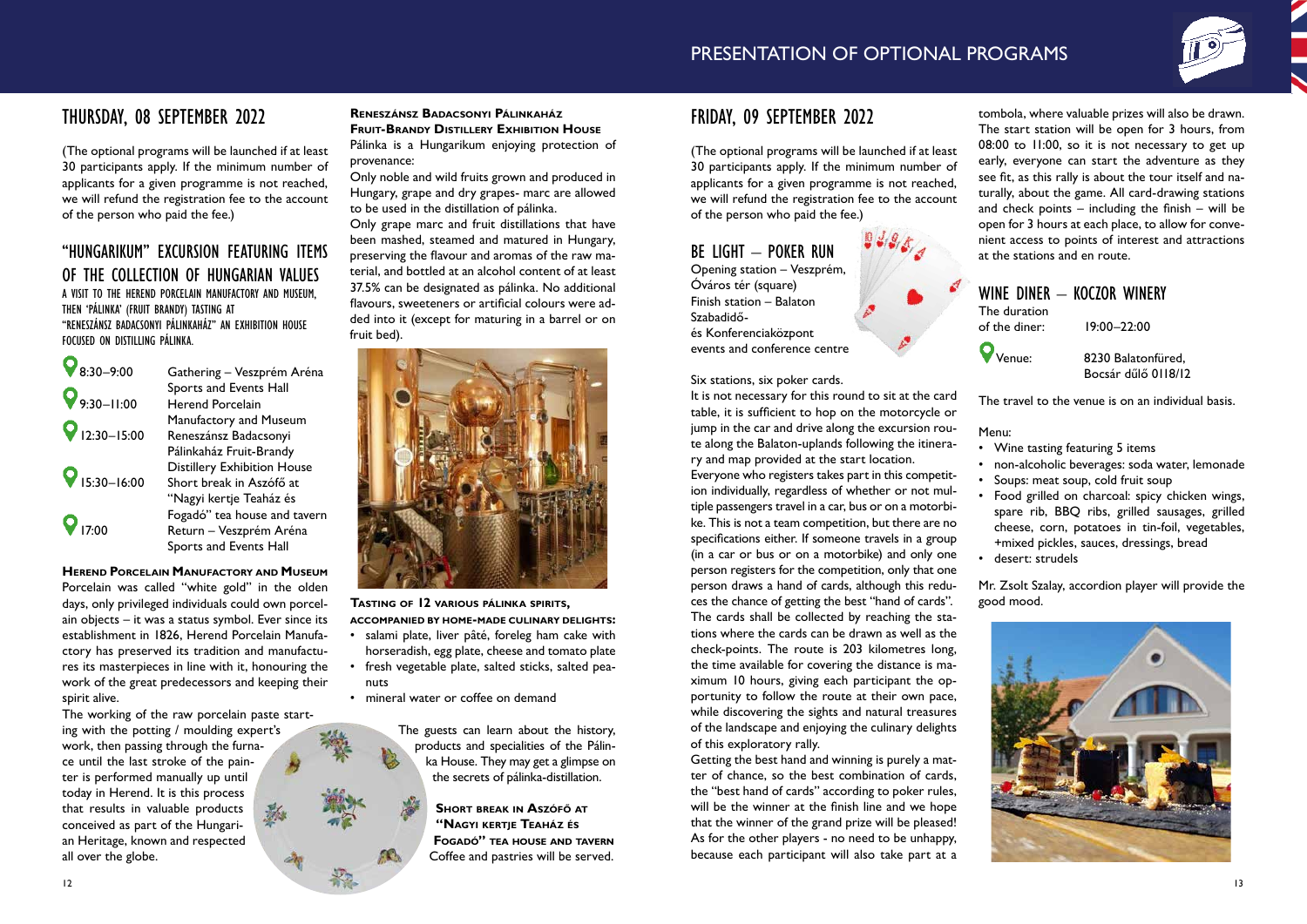# CALL FOR ENTRIES

# 1. THE NATURE AND GOAL OF THE EVENT

The Police Rally is a motor sports event on a sporting basis. Its aim is to bring together mo torsports-men and women from all nations at an international level, and to give them the opportu nity to exchange ideas and to promote friendship and mutual understanding across borders.

# 2. THE ORGANIZER AND THE EVENT

General information: ipmc@humda.hu Registration: registration@ipmc.org

Pursuant to the decision passed on 06 November 2021 by the Presidency of the IPMC, the Interna tional Police Gathering will be organized between 6-10 September 2022 in the cities of Veszprém and Balatonfüred at the Balaton-uplands, Hungary.

Organizer: HUMDA Hungarian Motorsport and Green Mobility Development Agency 1054 Budapest, Kálmán Imre utca 1.

Home page: www.humda.hu

Bank account: Beneficiary: HUMDA Zrt. The address of the beneficiary: Hungary, 1054 Budapest, Kálmán Imre utca 1. The designation of the bank: MKB BANK NYRT. The address of the bank: Hungary, 1056, Budapest, Váci u. 38. IBAN: HU15 1030 0002 2060 8064 4882 0019 SWIFT: MKKBHUHB

# 3. PARTICIPANTS

The members of Police, Gendarmerie, Customs, Border Guard, Penitentiary institutions, Milita ry Police and members of sports associations of these organisations are eligible to participate. Nevertheless, this above list is not exclusive, as members of organisations that perform the same tasks but under various designation, may also par ticipate. All drivers, passengers and escorts are deemed participants.

# 4. PERSONAL ID CARDS AND VEHICLES

All drivers must have valid documents required for the specific vehicle, a valid driving licence and international insurance. All single- and multi-track vehicles licensed for public transport are permit ted.

# 5. THE IDENTIFICATION OF THE VEHICLES

 » A pass for the closing ceremony EUR 30.00 » Memorial plaquette **EUR 15.00** 

All vehicles must be fitted with a start number provided by the organiser for the whole duration of the event. In the case of motorcycles, the start number must be displayed in a clearly visible place. On cars and buses, one start number shall be pla ced on the front of the vehicle and one on the rear in such a way as not to obstruct the view.

# 6. ENTRY AND ENTRY FEE

- Organised motorcycle tour 35 EUR/person
- Excursion by bus including a cruise, visiting Veszprém, Balatonfüred and Tihany EUR 46/person
	- A visit to the Herend Porcelain Manufactory and Museum, then 'pálinka' (fruit brandy) tasting at "Reneszánsz Badacsonyi Pálinkaház" an exhibition focused on distilling pálinka. (pálinka tasting with a meal – 12 menu items)
		- EUR 73 /person
	- BE LIGHT- Poker RUN EUR 28 /person
- • Wine diner Koczor Winery EUR 33 /person

All participants (competitors, co-competitors and escorting persons) must submit an entry. Please fill in the forms created by the organization in a legible manner, provide all data correctly and send it to the e-mail address 'registration@ipmc.org' until 30 April 2022. The entry and all forms can be downloaded via our home page, www.humda.hu and via www.impc.org. The entry of clubs / associations / teams shall be submitted only on one list.

### The entry fee:

| » Driver/ co-driver        | <b>EUR 85.00</b> |
|----------------------------|------------------|
| » Escort person            | <b>EUR 75.00</b> |
| » Team                     | <b>EUR 50.00</b> |
| » Motor sports, car        | <b>EUR 20.00</b> |
| » Motor sports, motorcycle | <b>EUR 20.00</b> |
|                            |                  |

### **Car agility competition with a learner car**

This entry-free car race is held in addition to the European Championship race, subject to re gistration, with the special task during which the competitor has to manoeuvre a learner car (with pedals on the right side) provided by the Centre for Roadworthiness and Examination to perform competition tasks in time from the instructor's seat.



**The entry fee contains:**

- » Memorial plaquette (only for the driver and the passenger, but not for escorts)
- » A coupon for brunch and beverages upon arrival
- » A ticket for the opening ceremony (meal and drinks)
- » A ticket for the closing ceremony (meal and drinks)
- » Gift
- » Information on motor sports competitions
- » Program catalogue

### **Prizes for persons who have not previously registered as a pilot, co-pilot or escort:**

|  | » Brunch and beverages                                             |                  |
|--|--------------------------------------------------------------------|------------------|
|  | upon arrival                                                       | <b>EUR 10.00</b> |
|  | » A pass for the opening ceremony EUR 30.00                        |                  |
|  | $\mu$ , $\Lambda$ pass for the electric commons $\mu$ . ELID 20.00 |                  |

### **The excursions and other fees**

These amounts shall be transferred to the account specified under paragraph 2 of the entry form by 30 April 2022 at the latest. Paying in cash is not an option. The participant shall bear incidental bank costs. The prices set forth are per person, except for team registration. In case of withdrawal, the organiser will not be able to refund the entry fee/ prizes.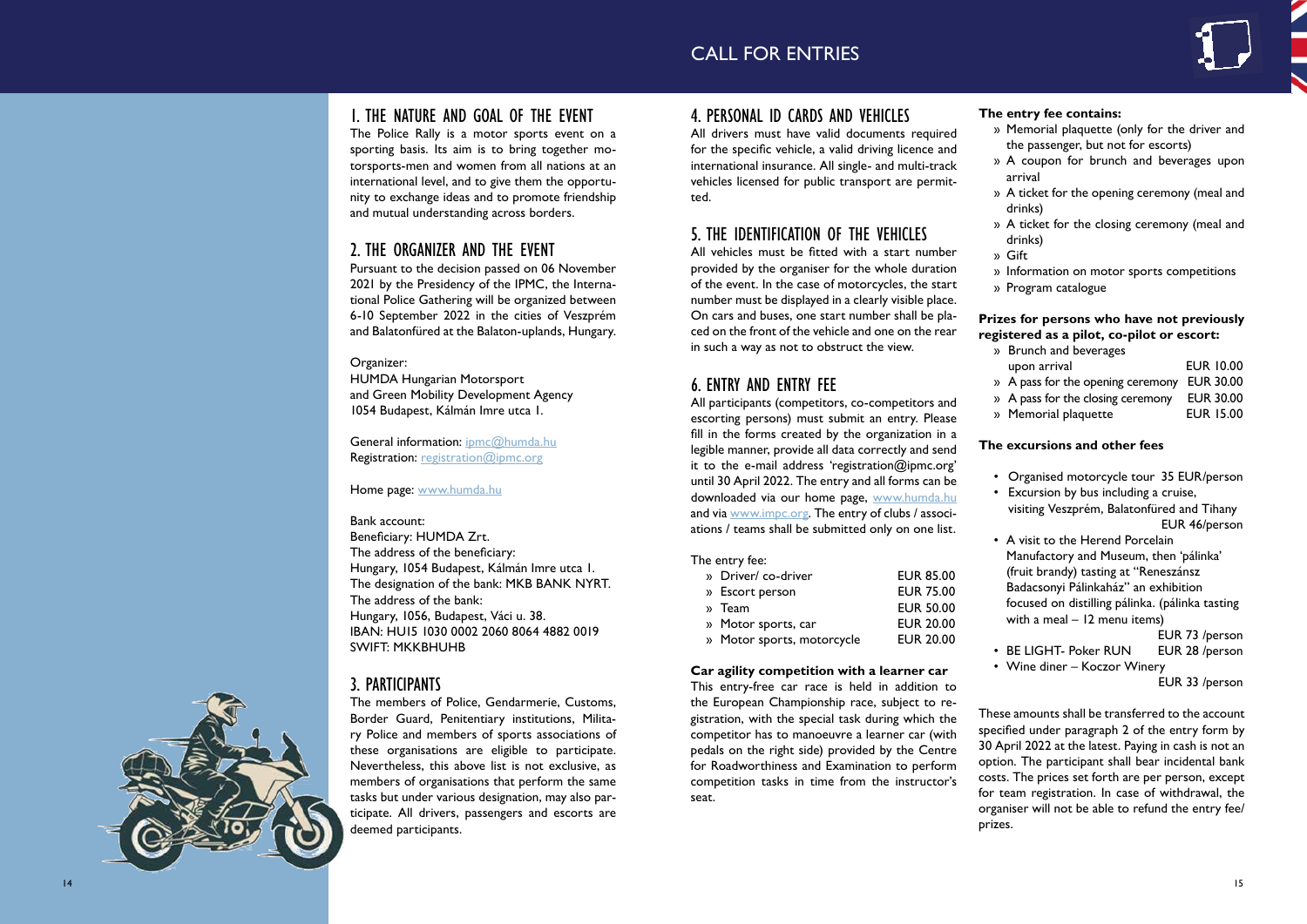# 7. START AND FINISH

As confirmation of entry, each rally participant will receive a start card, which will be validated by the stamp of an official body or the relevant sports association at the start. The certificate on arrival at the finish will be given at Veszprém Aréna Sport- és Rendezvénycsarnok events hall (8200 Veszprém, Külső-Kádártai út 5.).

### **The finish station is open:**

The registration of the arriving participants will be held on 06 September 2022, Tuesday from 9:00 until 16:00. An extended registration may be possible between 16:00 and 17:00.

# 8. EVALUATIONS

Participants who arrive at the finish line after 16:00 will be given 2 penalty points/minute. Participants who arrive at the finish line after 17:00 will be excluded from the ranking list.

### **A) The evaluation of individual distance**

- Driver and co-driver by car 5-5 points
- Escorting person in the car  $\frac{2}{2}$  points/person
- Driver and co-driver by motorcycle 6-6 points
- **Escorting person** on the motorcycle 3 points/person
- Bus drivers 5 points
- Participants on the bus I point/person
- For Motorcycle riders wearing uniform or the official jacket of the club and co-drivers.

Each participant who reaches the finish line during the available time will be included in the individual distance ranking, which will be calculated as follows: 1 km = 1 point. The shortest route from the residence/registered office of the club to the destination shall be taken into account. The basis for calculation is the itinerary planner available via the internet at "maps.google.com". If the starting point is not shown on the map, the participant shall indicate the nearest known starting point on the start card. In the event of a three-way tie due to the same starting position, the order of the competitors will be decided by drawing lots.

### **Additional points for individual ranking**

 5 points

### **Penalty points:**

Any infringements perpetrated by the participant and observed by the local Police will be reported to the organizer. For each offence and vehicle, 20% of the total score will be deducted from both the individual and team ranking. Any eventual infringements will be reported with the purpose of allowing for the executive committee of IPMC to take further steps. This is obligatory for all participants.

### **B) The evaluation of the distance covered by a team**

- a) Police Rally: 06 September 2022, Tuesday, 19:00.
- b) The 1st round of the 9th IPMC European Championship: 30 September 2022, Saturday, 19:00

The basis of this evaluation is the number of rally participants who actually arrived and their points per team. The start cards shall be conveyed individually and in person. The points achieved in individual ranking shall be added to the rank achieved by the team. All classes or clubs may designate maximum 2 teams. In this case, one team shall be classified in the CARS/BUSES category and the other in the MOTORCYCLES category. The team name fee is payable separately for each team.

### **Category car/bus:**

| • Category 'A' | 3–5 participants          |
|----------------|---------------------------|
| • Category 'B' | 6-10 participants         |
| • Category 'C' | II-20 participants        |
| • Category 'D' | 21-35 participants        |
| • Category 'E' | more than 35 participants |

### **Motorcycle category:**

| • Category 'F' | 3–5 participants          |
|----------------|---------------------------|
| • Category 'G' | 6-10 participants         |
| • Category 'H' | more than 10 participants |

### **C) Special motor sports competition: The 1st round of the 9th IPMC European Championship**

Vehicle handling skills slalom competition in car and motorcycle categories. The points acquired here will not be included in the total score of the rally. The vehicles will be provided by the organizer for the competition events. The organiser will make available the tasks to be performed in each category together with the track plans in advance for registered users. Pursuant to the decision of

the IPMC's Presidency, no registration or amendments to the registration will be possible after the registration period.

The organiser will only allow competitors to start if they are wearing the appropriate protective clothing. Each participant of the 73rd IPMC Rally may take part in the competition if he/she possesses a valid driver's licence for the specific vehicle. The members of the organizer club may not enter the competition.

The intent to enter the IPMC European Championship can be indicated via the entry form described under point 6. It is important to provide the individual IPMC number as well. If the participant does not have such number yet, the field shall be left blank. The directions of IPMC relative to the European Championship shall prevail.

# 9. PRESENTATION OF THE AWARDS

The awards will be presented on the following days:

# 10. REPRESENTATIVE

All participating teams, clubs or associations (if they are members of IPMC) shall indicate the delegates in the appropriate column of the entry form. Expectations for determining the number of delegates:

- » 5–15 registered participants: 1 delegate
- » 16–30 registered participants: 2 delegates
- » more than 30 participants: 3 delegates

At least one delegate shall represent a nation. Only delegates whose name was submitted to the Secretary General of the IPMC at least seven weeks before the Congress of Delegates may participate in the Congress of Delegates, as defined in Article 12 of the IPMC's Statutes.

 $\overline{12}$ 90

# 11. DISCIPLINE IN DRIVING

Exemplary observance of all traffic rules and the provision of aid in emergency situations shall be the first task to do and self-evident for all participants.

# 12. LIABILITY

The organizer of the 73rd IPMC Rally waives any and all responsibility as regards itself and the persons designated with the organization of the travel with respect to personal injuries and material damage incurred before the Rally, during the Rally and subsequent to the Rally.

# 13. ARBITRATION

The names of the arbitrators will be displayed at the intended place.

# 14. CLOTHING

The organiser asks participants to wear their uniform (weapons excluded) at the finish and at all official events.

# 15. CAMPING

The accommodations referenced by the organizers can be booked at a discount by entering the password "IPMC" until the end of the registration term (30 April 2022). Participants shall book their own accommodation.

**Balatontourist Füred Kemping & Üdülőfalu camping site and holiday village** 8230 Balatonfüred, Széchenyi u. 24. GPS coordinates: 46.94565, 17.87709 https://www.balatontourist.hu/hu/balatoni-kempingek-szallashelyek/fured

### **Camping – 06-10 September 2022**

| Adult                                 | <b>HUF 6 600</b>  | <b>EUR 19,20</b> |
|---------------------------------------|-------------------|------------------|
| 120 m <sup>2</sup> comfort HUF 21 100 |                   | <b>EUR 63,60</b> |
| 120m <sup>2</sup>                     | <b>HUF 19 700</b> | <b>EUR 59,20</b> |
| $90 - 110m^2$                         | <b>HUF 15 850</b> | <b>EUR 48,00</b> |
| 70 <sup>2</sup>                       | <b>HUF 14 250</b> | <b>EUR 43,20</b> |

# CALL FOR ENTRIES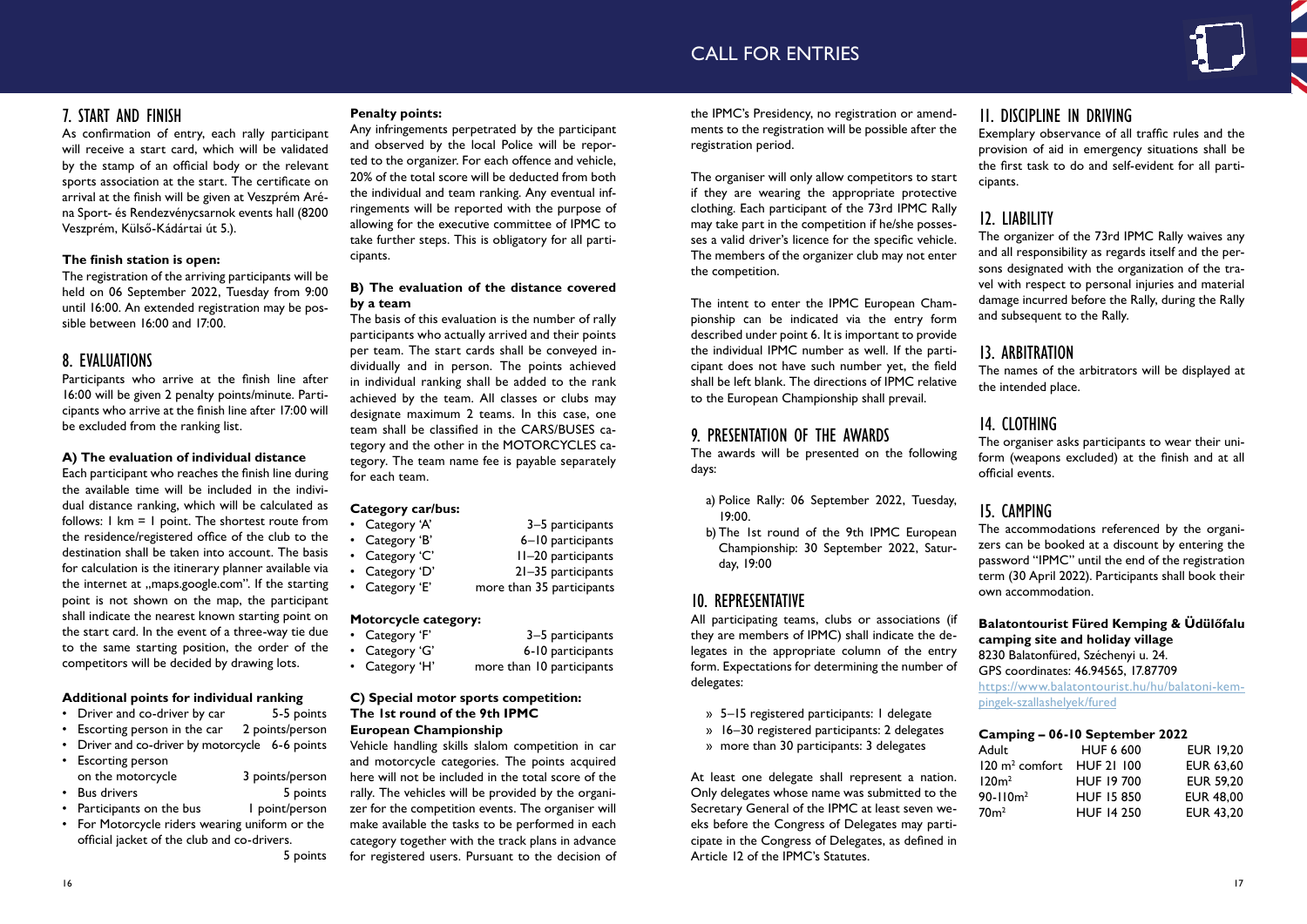# CALL FOR ENTRIES

### **Bungalow – 2022.09.06-10.**

| INGRID A (I-5)         | <b>HUF 112 500</b> | <b>EUR 328,00</b> |
|------------------------|--------------------|-------------------|
| <b>INGRID B (6-10)</b> | <b>HUF 108 500</b> | <b>EUR 316,00</b> |
| KATRIN (3 Pers.)       | <b>HUF 74 500</b>  | <b>EUR 220,00</b> |
| KATRIN (4 Pers.)       | <b>HUF 82 500</b>  | <b>EUR 236,00</b> |
| HELGA (3 Pers.)        | <b>HUF 74 500</b>  | <b>EUR 220,00</b> |
| HELGA (4 Pers.)        | <b>HUF 82 500</b>  | <b>EUR 236,00</b> |
| <b>MARCELLA</b>        | <b>HUF 80 500</b>  | <b>EUR 232,00</b> |
| ALICE (6 Pers.)        | <b>HUF 106 500</b> | <b>EUR 308,00</b> |
|                        |                    |                   |

### **Mobile home – 2022.09.06-10.**

| Eurocomfort A+                                    | <b>HUF 138 500</b> | <b>EUR 400,00</b> |
|---------------------------------------------------|--------------------|-------------------|
| Eurocomfort A                                     | HUF 120 500        | <b>EUR 344,00</b> |
| Eurocomfort B                                     | <b>HUF 110 500</b> | <b>EUR 316,00</b> |
| Sun Cool                                          | HUF 102 500        | <b>EUR 296,00</b> |
| (Tourist tax: EUR 1.5/night/person (to be paid by |                    |                   |
| persons over the age of 18)                       |                    |                   |

Standard one-bed room EUR 66/room/night (Tourist tax: EUR 1.5/night/person (to be paid by persons over the age of 18)

# 16. ACCOMMODATION

The accommodations referenced by the organi zers can be booked at a discount by entering the password "IPMC" until the end of the registration term (30 April 2022). Participants shall book their own accommodation.

### **Danubius Hotel Annabella**

8230 Balatonfüred, Deák Ferenc utca 25. www.danubiushotels.hu/annabella

### Standard double bed

room **EUR 83/room/night** 

Standard room EUR 91/room/night/I bed room EUR 108/room/night/double bed room Deluxe room EUR 103/room/night/I bed room EUR 120/room/night/double bed room Apartment **EUR 153/room/night/3 rooms** (Tourist tax: EUR 1.5/person/night (to be paid by persons over the age of 18)

The reservations shall be made at the address sales.balaton@danubiushotels.com and the code "IPMC" shall be provided to benefit from the dis count.

### **Danubius Hotel Marina**

8230 Balatonfüred, Széchenyi utca 26. www.danubiushotels.com/hu/szallodak-balatonfu red/hotel-marina

### Superior double bed room **EUR 114/room/night** Standard one-bed room **EUR 92/night** (Tourist tax: EUR 1.5/night/person (to be paid by persons over the age of 18) The reservations shall be made at the address sales.balaton@danubiushotels.com and the code "IPMC" shall be provided to benefit from the dis count.

### **Oliva Hotel and Restaurant**

8200 Veszprém, Buhim u. 14-16. www.oliva.hu

Breakfast and parking space is included in the room prices.

### **Gizella Hotel\*\*\* and Restaurant**

8200 Veszprém, Jókai Mór utca 48. www.hotelgizella.hu

### Standard room

| (Economy)    | EUR 75 room/night/I bed room        |
|--------------|-------------------------------------|
|              | EUR 92 room/night/double bed room   |
| Superior     | EUR 84 room/night/I bed room        |
|              | EUR 97 room/night/double bed room   |
| Loft         | EUR 64 room/night/I bed room        |
|              | EUR 78 room/night/double bed room   |
| Deluxe suite | EUR 110 room/night/2 persons        |
|              | EUR 122/room/night/3 persons        |
|              | (Tourist tax: EUR 1.5/night/person) |

Breakfast is included in the price.

# 17. CATERING

In principle, the participants shall provide their ca tering themselves (exceptions are set out in point

# 6).

# 18. EXCURSIONS

The departure and arrival point of the planned bus excursions is at: Veszprém Aréna Sport- és Ren dezvénycsarnok (8200 Veszprém, Külső-Kádártai út 5.).

The motorcycle tour starts at Veszprém Aréna Sport- és Rendezvénycsarnok events hall (8200 Veszprém, Külső-Kádártai út 5.), the point of arri val is Balaton Szabadidő- és Konferenciaközpont events and conference centre (8230 Balatonfüred, Horváth Mihály utca 64)

The first station of BE LIGHT Poker RUN is Veszprém, Óváros tér, and the finish station is in Balatonfüred.

# 19. RESERVATION

Reservations are made in the order of the re gistration of each sport club section, club or as sociation.

# 20. PROVISIONS

The organiser reserves the right to amend the call or to issue implementing rules, which will be an integral part of the call. By submitting an entry form, participants declare that they will comply with all the provisions of this call.